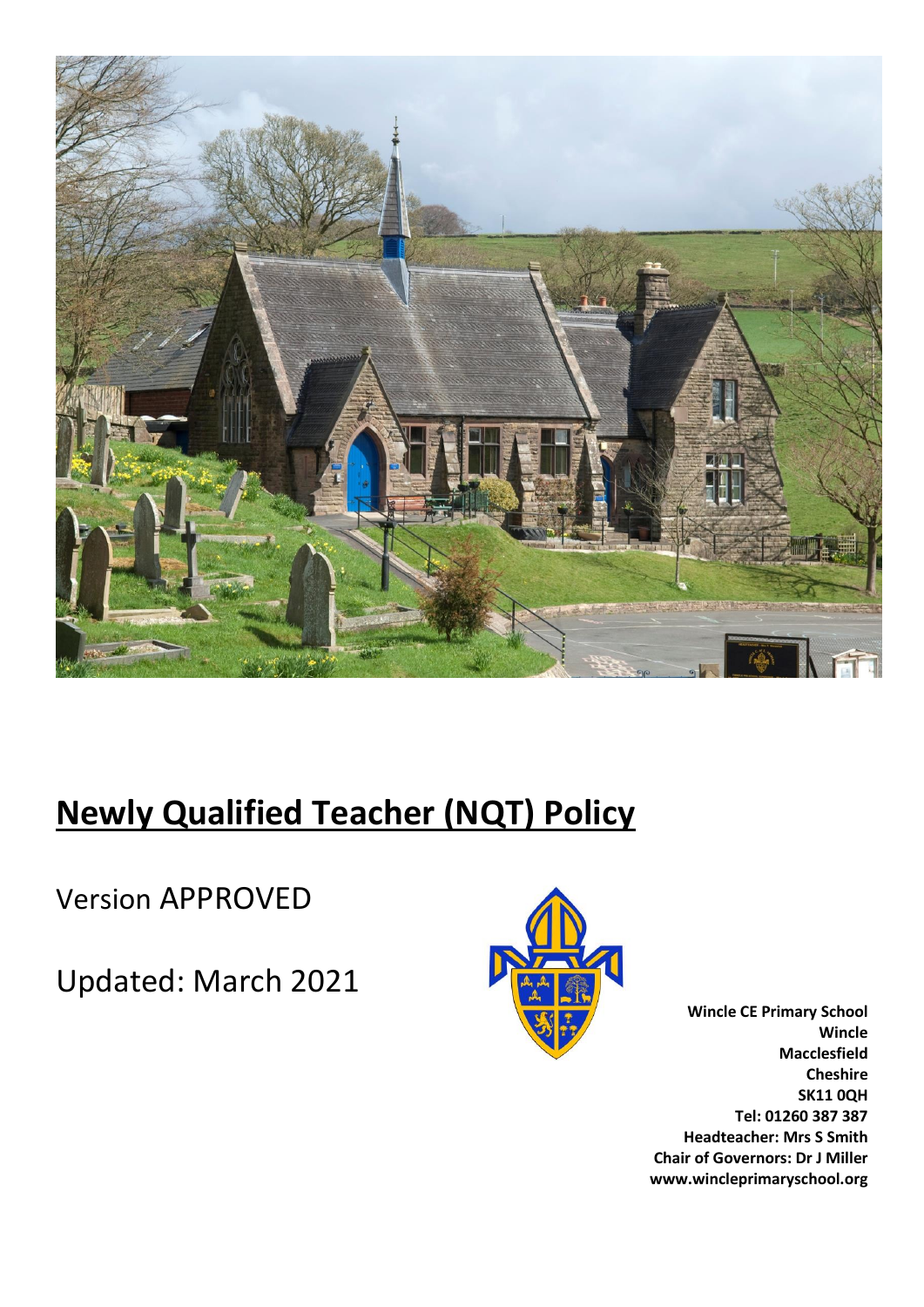# Our school's vision:

*Wincle School creates an enriching and outstanding rural education, nurturing the whole individual: body, mind and soul, inspiring rounded, happy, courageous children who exhibit a passion for learning, a confident faith, a loving concern for community and an inclusive respect for all.*

We encourage our pupils to 'Shine like Stars' (Philippians 2:15) and to do this run with the following acronym:

|   |               | No act of kindness, no matter how small, is ever wasted." Aesop<br>↽                                                                 |
|---|---------------|--------------------------------------------------------------------------------------------------------------------------------------|
|   |               | we would like our pupils to have the confidence to know that they can make a difference: have hope for the                           |
| S | Service       | future.                                                                                                                              |
|   |               | We encourage our pupils to challenge injustice and inequality                                                                        |
|   |               | ROur principles are founded on the truth that we are loved by the Father, Saved by the Son and Sanctified by                         |
|   |               | the Holy Spirit.                                                                                                                     |
|   | Theology      | X We want to ignite passion and curiosity for learning, providing an exciting curriculum to inspire all learners to be               |
|   |               | the best they can be.                                                                                                                |
|   |               | We encourage our pupils to show integrity                                                                                            |
|   |               | We would like our pupils to have the courage to fight for what is important<br>537.                                                  |
|   | Attitude      | When things are challenging, we would like our pupils to display perseverance and not give up.<br>₩                                  |
|   |               | Learn from yesterday, live for today, hope for tomorrow" Albert Einstein                                                             |
|   |               | We nurture the whole individual: body, mind and soul                                                                                 |
|   |               | We encourage the pupils to respect every living creature and show compassion.                                                        |
|   | Relationships | we would like our children to treat other people as they would like to be treated following Jesus' example.                          |
|   |               | We are all unique                                                                                                                    |
|   |               | We help all Maildren build trusting relationships                                                                                    |
|   |               | Clothe yourselves wat compassion, kindness, humility, gentleness and patience.' (Colossians 3:12)                                    |
|   | Shine like    | $\frac{1}{\sqrt{2}}$ I am the Light of the world; he who follows Me will not walk in the darkness, but will have the Light of life." |
|   | stars         | (John 8:12)                                                                                                                          |
|   |               | We would like our pupils to shine in their behaviour, attitudes, relationships and learning.                                         |

At Wincle, all staff are encouraged to 'Shine like Stars'. We nurture and support them to develop effective skills as a teacher and gain knowledge on how best to support our pupils.

## **NQT Policy**

#### **1. Aims**

The Governing Board of Wincle CE Primary School recognise the significant contribution that Newly Qualified Teachers (NQTs) make to the school and aim to provide NQTs with a supportive environment that develops them and equips them with the tools to be effective and successful teachers.

## **2. Legislation and statutory guidance**

This policy is based on the Department for Education's latest statutory guidance *Induction for Newly Qualified Teachers (England) April 2018* and *The Education (Induction Arrangements for School Teachers) (England) Regulations 2012.* 

The 'relevant standards' referred to below are the *Teachers' Standards (2012, updated 2013)*  This policy complies with the school's funding agreement and articles of association.

## **3. NQT Induction Programme**

## *3.1 NQT entitlement*

For a full-time NQT, the induction programme will typically last for a single academic year, nominally 190 days. Part-time NQTs will serve the full-time equivalent; for example, the induction period for a teacher employed on a 0.6 FTE contract will last approximately 5 terms, to a maximum of 190 school days.

## Each NQT is entitled to:

a) Be provided with the necessary employment tasks, experience and support to enable them to demonstrate satisfactory performance against the relevant standards throughout, and by the end of, the induction period b) A designated induction mentor, who will have qualified teacher status (QTS).

c) A reduced timetable, with no more than 90% of the standard teaching load for teachers on the main pay range, to allow them to undertake activities in their induction programme.

d) Take part in similar planning, teaching and assessment processes to other teachers working in similar posts.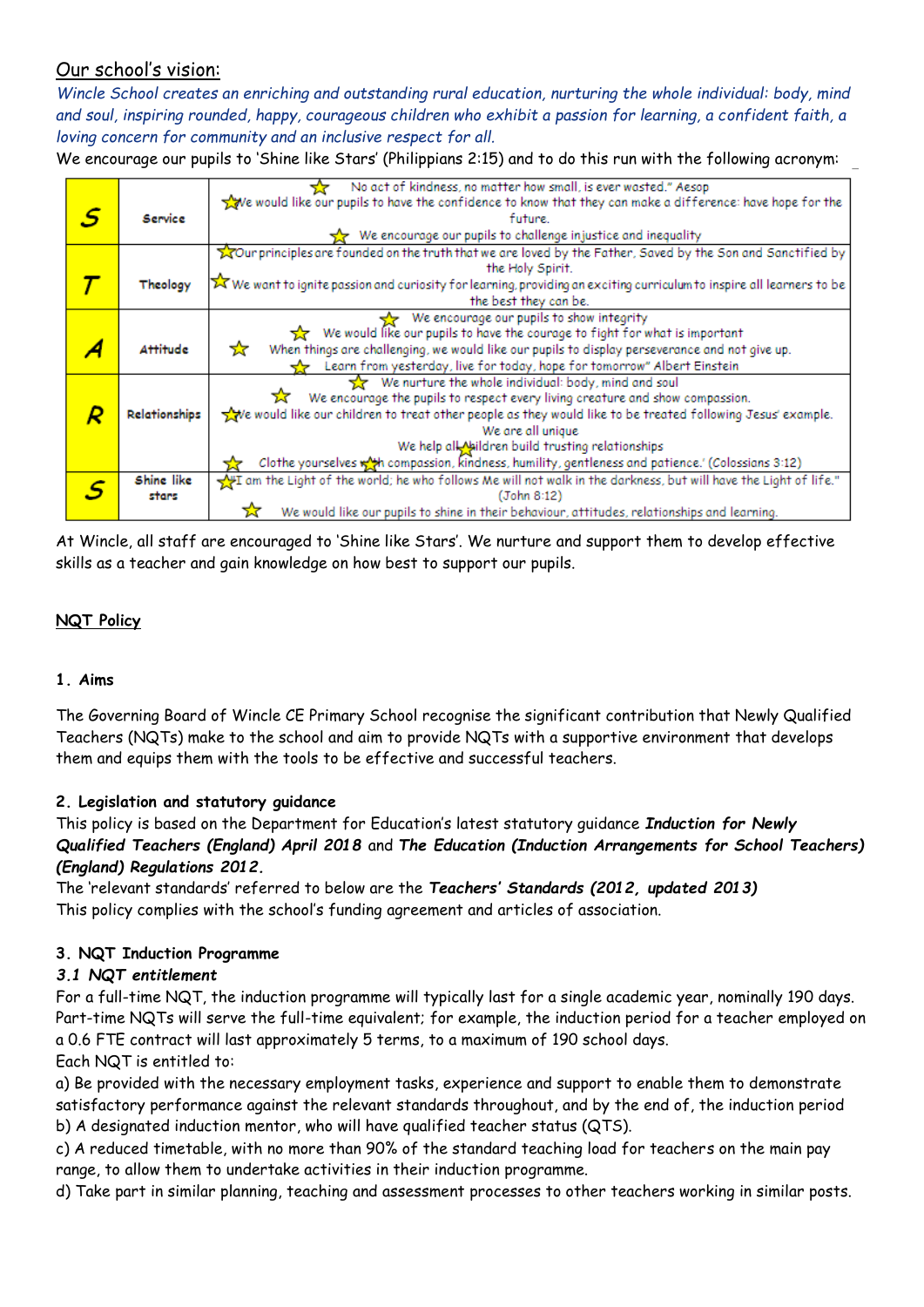In addition, NQTs will not:

- be given additional non-teaching responsibilities without appropriate preparation and support
- have unreasonable demands made upon them
- normally teach outside the age range and/or subjects they have been employed to teach
- be presented with unreasonably demanding student discipline issues on a day-to-day basis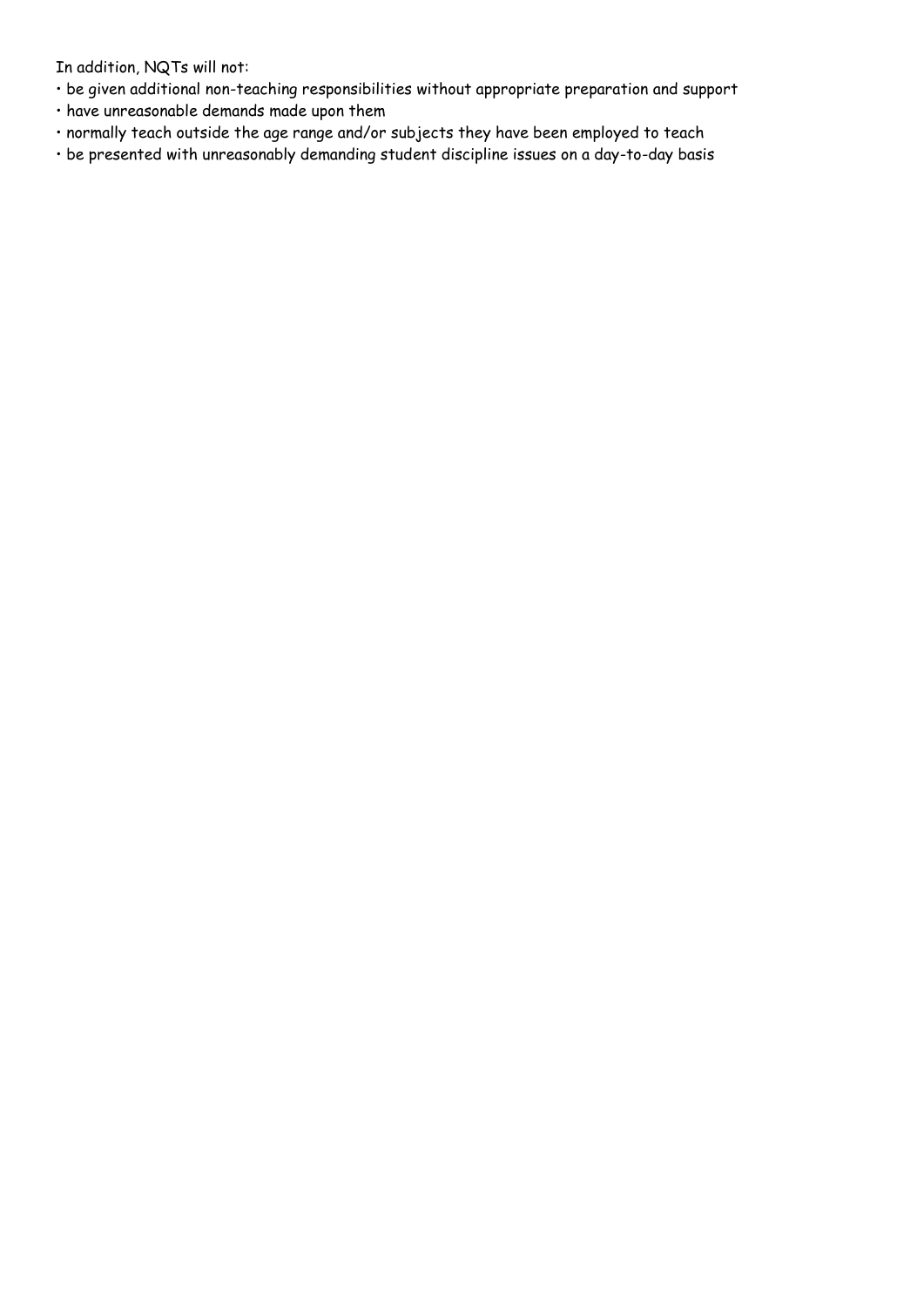## *3.2 Support for NQTs*

We support NQTs through:

• Their designated induction mentor, who will provide day-to-day monitoring and support, and co-ordinate their assessments

• Observations of their teaching at regular intervals, and follow-up discussions with prompt and constructive feedback

• Regular professional reviews of their progress, at which we will review their objectives and revise them in relation to the relevant standards and their current needs and strengths

• Opportunities to observe experienced teachers, either within the school or at another school with effective practice

• A programme of professional development and school induction meetings along with other new staff.

• Regular informal meetings with the Induction Manager

## *3.3 Assessments of NQT performance*

Formal reviews of progress will take place on a termly basis, and will be carried out the NQT's induction mentor. These meetings will be informed by clear and transparent objective evidence gathered during the preceding assessment period, and drawn from the NQT's work as a teacher and from their induction programme. Copies of the evidence relied on will be provided to the NQT and to the appropriate body if required. Following these reviews, formal assessment reports will be completed that clearly show how the NQT is performing against the relevant standards. The reports will be sent to the appropriate body for comment. At the end of the induction period, NQTs will have a final formal assessment meeting with the induction mentor. The outcomes of this meeting will be used by the Induction Manager to recommend to the headteacher whether the NQT's performance is satisfactory against the relevant standards. The recommendation will be written up in a final assessment form, to which the NQT can add their own comments. The form will be endorsed by the headteacher and then be sent to the appropriate body, who will make the final decision on whether the NQT has passed their induction period.

#### *3.4 At-risk procedures*

If it becomes clear the NQT is not making the expected progress against the Teacher Standards, additional monitoring and support measures will be put in place immediately, so that:

• Areas in which improvement is needed are identified

- Appropriate objectives are set to guide the NQT towards satisfactory performance
- An effective support programme is arranged to help the NQT improve their performance

If there are still concerns about the NQT's progress at their next formal assessment, so long as it is not the final assessment, the Induction Manager will discuss this with the NQT, updating objectives as necessary and giving details of the improvement plan for the next assessment period.

#### **4. Roles and responsibilities**

#### *4.1 Role of the NQT*

The NQT will:

• Provide evidence that they have QTS and are eligible to start induction

• Meet with their induction mentor at the start of the programme to discuss and agree priorities, and keep these under review

- Agree with their induction mentor how best to use the additional time from their reduced timetable loading
- Provide evidence of their progress against the relevant standards
- Participate fully in the monitoring and development programme
- Participate in scheduled lesson observations, progress reviews and formal assessment meetings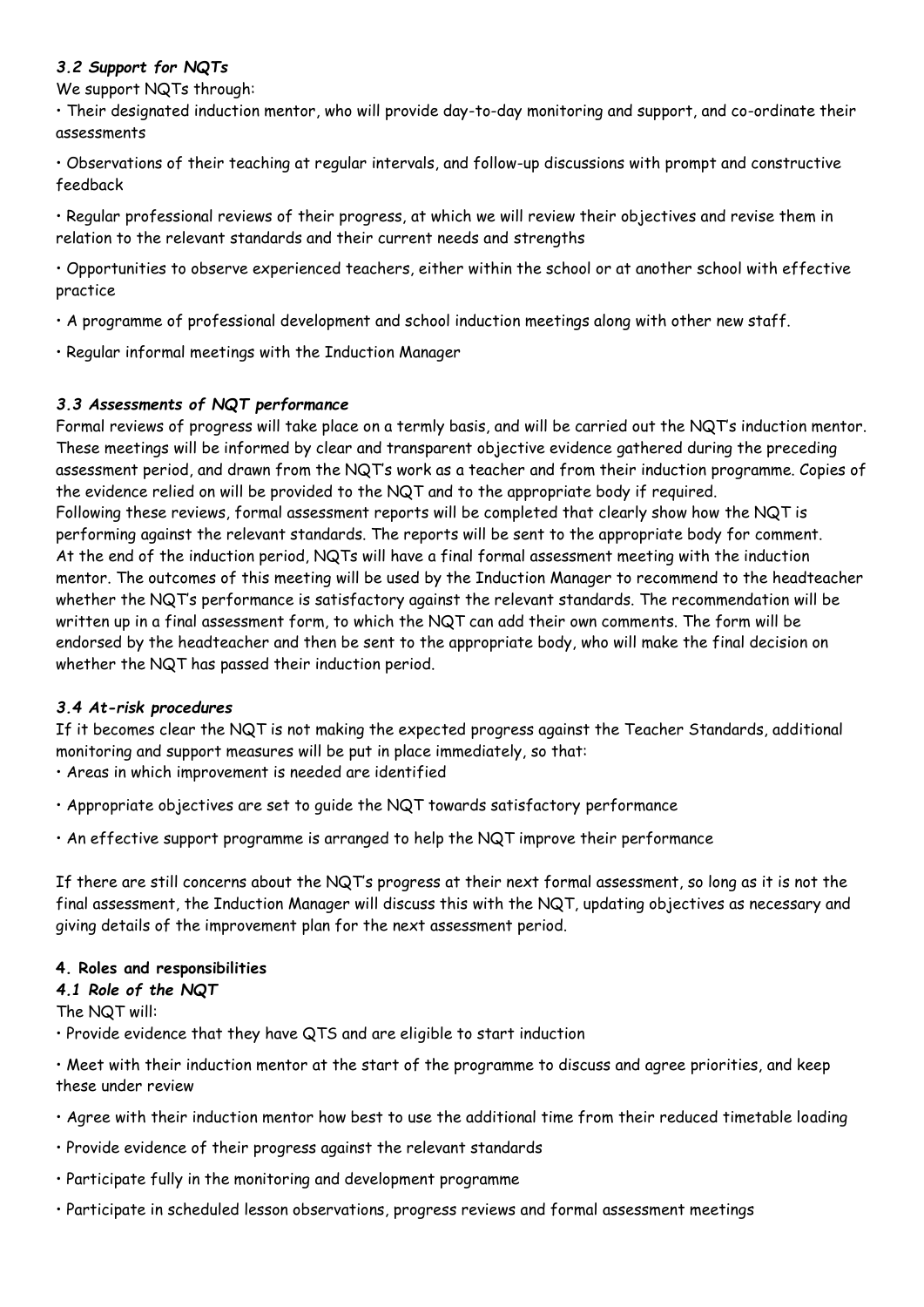• Agree with their induction mentor the start and end dates of the induction period, and the dates of any absences from work during the period

• Keep copies of all assessment forms

## **If the NQT has any concerns, they will:**

• Raise these with their induction mentor (or with the Induction Manager if their concern is about their mentor) as soon as possible

• Consult with their contact at the appropriate body at an early stage if there are difficulties in resolving issues within the school

## *4.2 Role of the Induction Manager*

Acting on behalf of, and as necessary in consultation with, the Headteacher, the Induction Manager will: • Check that the NQT has been awarded QTS and whether they need to serve an induction period

• Agree, in advance of the NQT starting, who will act as the appropriate body

• Notify the appropriate body when an NQT is taking up a post and undertaking induction

• Make sure the NQT's statutory entitlements are in place

• Ensure the induction mentor is appropriately trained and has sufficient time to carry out their role effectively

• Ensure the NQT's progress is reviewed regularly, including through observations and feedback of their teaching

• Ensure that formal assessments are carried out and reports completed and sent to the appropriate body

• Participate in the appropriate body's quality assurance procedures of the induction programmes

• Keep all relevant documentation, evidence and forms on file for 6 years

#### *4.3 Role of the induction mentor*

The induction mentor will:

• Provide guidance and effective support to the NQT, including coaching and mentoring

• Carry out regular progress reviews throughout the induction period

• Undertake termly reviews of progress during the induction period, coordinating input from other colleagues as appropriate

• Inform the NQT of the judgements to be recorded on their formal assessment record and invite the NQT to add their own comments

• Ensure that the NQT's teaching is observed and feedback is provided

• Ensure the NQT is aware of how they can raise concerns about their induction programme or their personal progress, both within and outside of the school

• Take prompt, appropriate action if the NQT appears to be having difficulties

#### *4.4 Role of the Headteacher*

The Headteacher will

• Ensure that a suitably qualified and experienced member of staff is appointed as Induction Manager, with sufficient time to carry out the role effectively

• Ensure that staff acting as induction mentors are suitably qualified and are given sufficient time to carry out the role effectively

• Maintain and keep accurate records of the NQT's employment that will count towards the induction period